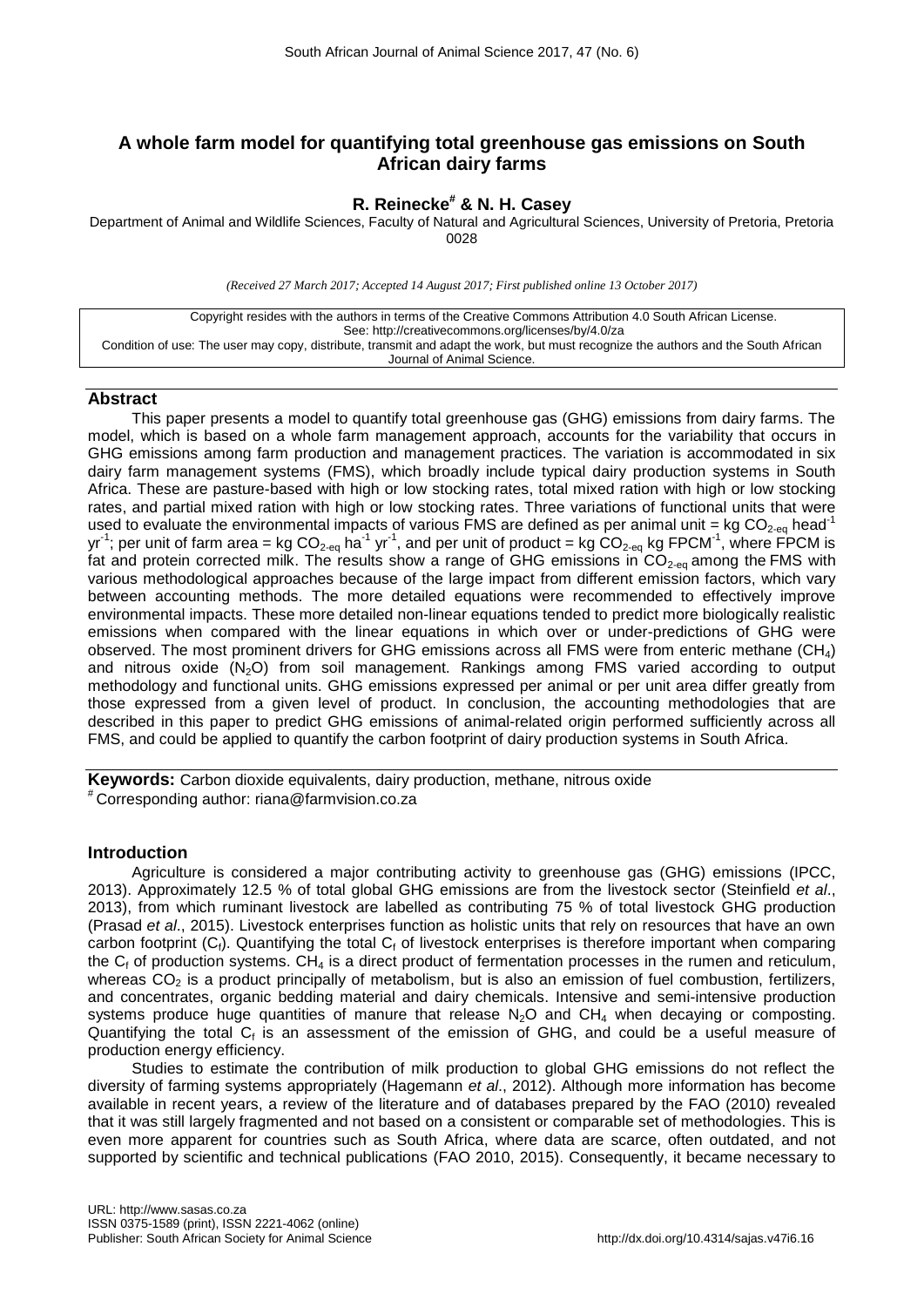develop a scientifically based model that would assist farmers to better understand the  $C_f$  and the environmental impact of dairy farms with the possibility of identifying mitigation strategies. In addition, an outcome would be the ability to benchmark results with national and global GHG emissions among livestock production systems. To achieve this, a model should accommodate a large amount of data from which to extract information for logical interpretations.

Dairy farm systems include complex and integrated biological components, such as type of animal breed, the physiological status of different animal groups, type and composition of feed, various energy sources, the heterogeneity of these systems, and climate region. It is almost impossible to develop a generic methodology that would simulate all parameters equally. A proposed model would be based on a whole farm model (WFM) approach, developed through a combination of existing sub-models and various underlying simulation methodologies to calculate GHG emission. Quantification methodologies applied in developing a model would be based on variations of two widely used principles: lifecycle assessment (LCA); and the Intergovernmental Panel on Climate Change (IPCC) guideline methodology (O'Brien *et al*., 2012). The IPCC guidelines developed a consistent standard for national-level accounting of GHG inventories in compliance with the reporting requirements of United Nations Framework Convention on Climate Change (UNFCCC) GHG emissions (IPCC, 1996).

Given the variations among farming systems and the different phases of development among farmers, a proposed model would provide various options, dictated by available detail of input parameters. Depending on the initial option chosen by the farmer, data would be harmonized throughout the model. Owing to the variety of options in the model, any farmer could optimize and improve results with refinement of input data. This could ultimately assist farmers to identify the production drivers that would have the greatest influence on environmental impacts and assist with carbon mitigation possibilities.

Multiple models that portray the estimation of individual contributing components or those models that focus on a single gas are valuable to evaluate the accuracy of individual mathematical equations that are used to predict the impact of these factors (Ellis *et al*., 2010). A simple regression equation, such as the IPCC Tier I default values (IPCC, 2007) to predict enteric  $CH<sub>4</sub>$  emissions, which is used in some WFM, appears to be inappropriate, since it does not involve sensitivity to dietary changes (Ellis *et al*., 2010). The implication of including more advanced equations in a WFM might result in higher accuracy of total GHG emission predictions. Despite the importance of determining the best available mathematical equation from these individual options, they are treated as isolated activities, and independent of other interacting components. Evaluating a true impact from management or nutritional impacts on the environment requires more comprehensive approaches. WFMs are useful in the innovation and exploration of cost-effective mitigation strategies for GHG emissions, given that one component is not confined to that particular subsystem, but transferred throughout the whole farm system. The hypothesis is that a variable WFM could be devised to predict total GHG emissions based on the functional units of kg CO<sub>2-eq</sub> head<sup>-1</sup> yr<sup>-1</sup>, kg CO<sub>2-eq</sub> ha<sup>-1</sup> yr<sup>-1</sup>, and kg CO<sub>2-eq</sub> kg FPCM<sup>-1</sup> (FPCM: fat and protein corrected milk), which would accommodate five input options, depending on the information available.

The aim is to draw production and input data from commercial dairy farms and to devise a descriptive model for GHG emissions that could be applied as a predictive model in various dairy farming scenarios.

#### **Materials and methods**

The proposed WFM could be developed by quantifying the GHG emissions of six contrasting commercial dairy production systems that differ in feeding strategies, animal breeding programmes, , general management and material input programmes. Data used in the analysis presented in Table 1 was sourced from six selected commercial dairy farms for 2012 with reliable data, which practised one of these FMS, namely pasture-based with high (PHS) or low stocking rates (PLS); total mixed ration with high (TMR HS) or low stocking rates (TMR LS); and partial mixed ration with high (PMR HS) or low stocking rates (PMR LS).

The first set of parameters was for general farm data on farm size, energy consumption, production of synthetic fertilizer, production of purchased feed, dairy chemicals and bedding material. Climate information under which the dairy production system is managed was considered when calculating emission factors (EF). The second set of parameters focused on the feeding situation, herd composition, annual milk production and milk composition, feed information and manure management systems. The six optional FMS provided distinguishable diversity in available feed data. The proposed WFM integrates direct and indirect EF from all phases of milk production, which implies a 'cradle to farm gate' approach. Direct farm emissions are those that are emitted from the farm during the production process, and indirect emissions include those from the manufacture or production of resources used in the production system, such as emissions from the production of fertilizers or concentrates off-farm.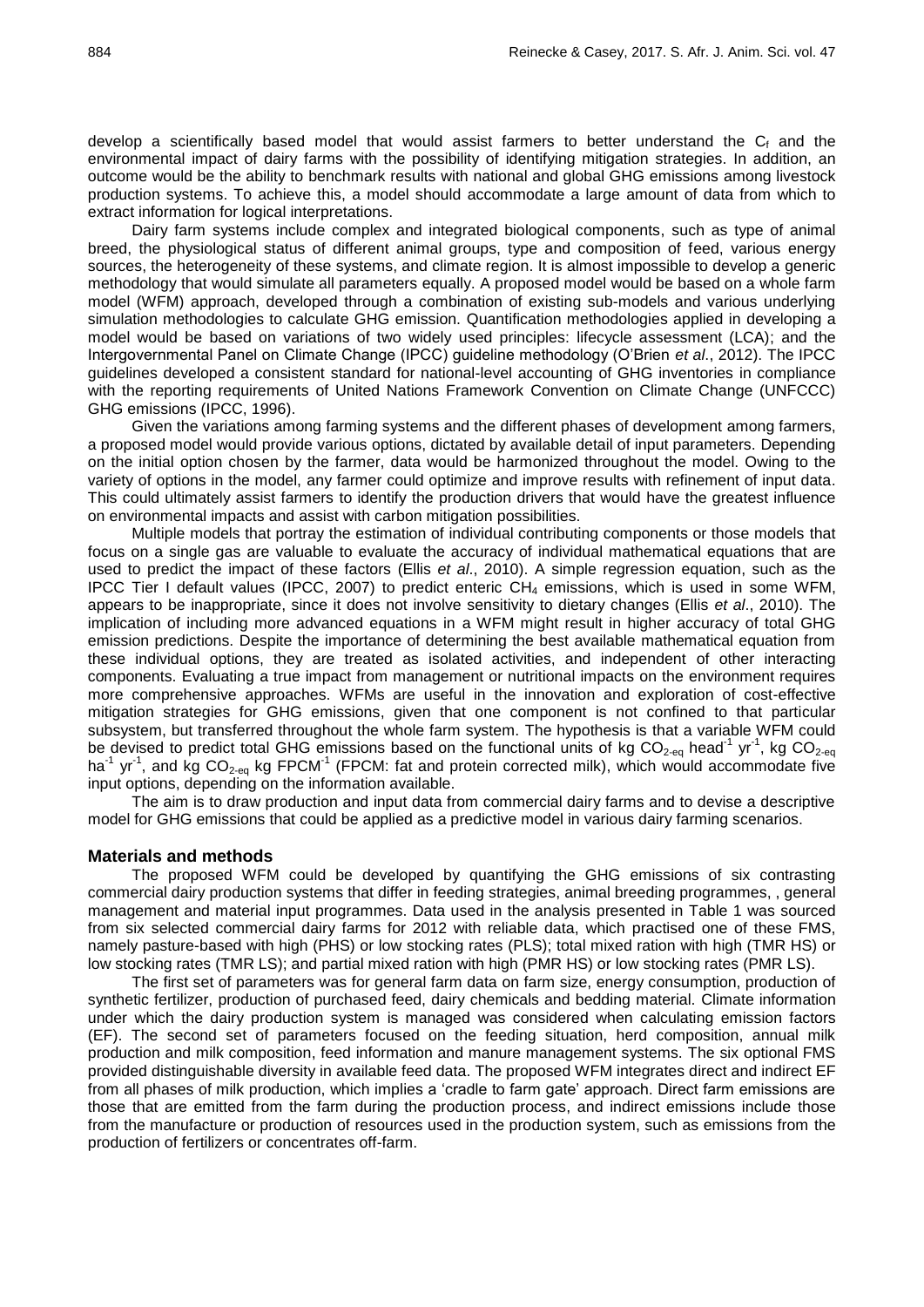|                                                         | Farm management systems |            |               |               |               |               |  |
|---------------------------------------------------------|-------------------------|------------|---------------|---------------|---------------|---------------|--|
| <b>Input</b>                                            | PHS*                    | <b>PLS</b> | <b>TMR HS</b> | <b>TMR LS</b> | <b>PMR HS</b> | <b>PMR LS</b> |  |
| Farm size (ha)                                          | 5930                    | 1 1 9 6    | 2 3 6 0       | 580           | 1 1 5 4       | 905           |  |
| Total herd numbers                                      | 3563                    | 720        | 3 3 0 2       | 850           | 2632          | 709           |  |
| Milking cows                                            | 1799                    | 381        | 2 0 0 0       | 433           | 1 3 4 5       | 340           |  |
| Milk production (kg cow <sup>-1</sup> yr <sup>-1)</sup> | 7 107                   | 7499       | 11 988        | 10 948        | 8998          | 7985          |  |
| Milk fat $(%)$                                          | 3.78                    | 4.50       | 3.40          | 3.57          | 4.00          | 3.90          |  |
| Milk Protein (%)                                        | 3.30                    | 3.60       | 3.00          | 3.14          | 3.21          | 3.20          |  |
| Mature BW <sup>a</sup> (kg)                             | 558                     | 430        | 750           | 668           | 585           | 430           |  |
| N fertilizer (kg ha $^{-1}$ yr $^{-1}$ )                | 130                     | 127        | 140           | 128           | 150           | 160           |  |
| Lime (kg ha <sup>-1</sup> yr <sup>-1</sup> )            | 227                     | 242        | 347           | 346           | 300           | 195           |  |
| Concentrate (kg DM cow <sup>-1</sup> yr <sup>-1</sup> ) | 730                     | 559        | 5636          | 4560          | 1439          | 936           |  |

**Table 1** Selected farm management systems and critical input parameters.

\*PHS: pasture-based with high stocking rate; PLS: pasture-based with low stocking rate; TMR HS: total mixed ration with high stocking rate; TMR LS total mixed ration with low stocking rate; PMR HS: partially mixed ration with high stocking rate; PMR LS: partially mixed ration with low stocking rate

The WFM was developed using three variations of functional units to evaluate the environmental impact of different FMS, to realise global comparisons, and to assess biological efficiencies among animal categories, animal breeds and physiological parameters. The functional units were defined as per animal unit = kg CO<sub>2-eq</sub> head<sup>-1</sup> yr<sup>-1</sup>; per unit of farm area = kg CO<sub>2-eq</sub> ha<sup>-1</sup> yr<sup>-1</sup>; and per unit of product = kg CO<sub>2-eq</sub> kg FPCM<sup>-1</sup>. All the approaches were valuable to a certain extent. For example, unit per animal might be more suitable when farms focus on heifer growth and others on first or late lactation cows. The approach defined as FPCM could determine a fair comparison of the environmental impact of different farms and be applied in global comparisons.

FPCM was calculated according to Thomassen & De Boer (2005), in which milk is corrected for fat and protein content to a standard of 4.0 % fat and 3.3 % protein:

FPCM = raw milk (kg)  $*(0.337 + 0.116 *$  fat content (%) + 0.06  $*$  protein content (%))

Total GHG emissions were reported in carbon dioxide equivalents  $(CO_{2-eq})$ , in which the major GHG were multiplied by their global warming potential (GWP) for a 100-year horizon according to the GWP100 factors of the IPCC (2007). Compared with  $CO<sub>2</sub>$ , the GWP conversion factors for CH<sub>4</sub> and N<sub>2</sub>O are 25 and 298 times greater, respectively.

Owing to large differences in the available data, types of diets fed to cows and differences in farm management types, a comparison of methodologies to simulate gaseous emissions from livestock is provided in the proposed WFM. Depending on the available data, the options are ranked from Option 1, with the highest level of data input, to Option 5, with lowest level of data input. Figure 1 is a schematic illustration of the key parameters for GHG modelling used in this study. Input data from the selected farms were used across all five options in the WFM to evaluate the performances of the prediction equations.

The WFM includes statistical and mechanistic models and estimates calculated from EF. The mechanistic models from Options 1 and 2 in the model simulate  $CH_4$  and  $N_2O$  emissions from livestock based on a mathematical description of rumen fermentation biochemistry and have been successfully applied in the past (Mills *et al*., 2001). The statistical models in Options 3, 4, and 5 relate directly to nutrient intake, with enteric and manure-produced  $CH_4$  and manure-produced  $N_2O$ . The summary of equations (Table 2) used in the five options provided in the WFM to predict  $CH<sub>4</sub>$  and N<sub>2</sub>O EF directly related to animal production gives an impression of the considerable differences between the existing models in terms of the complexities of the required inputs.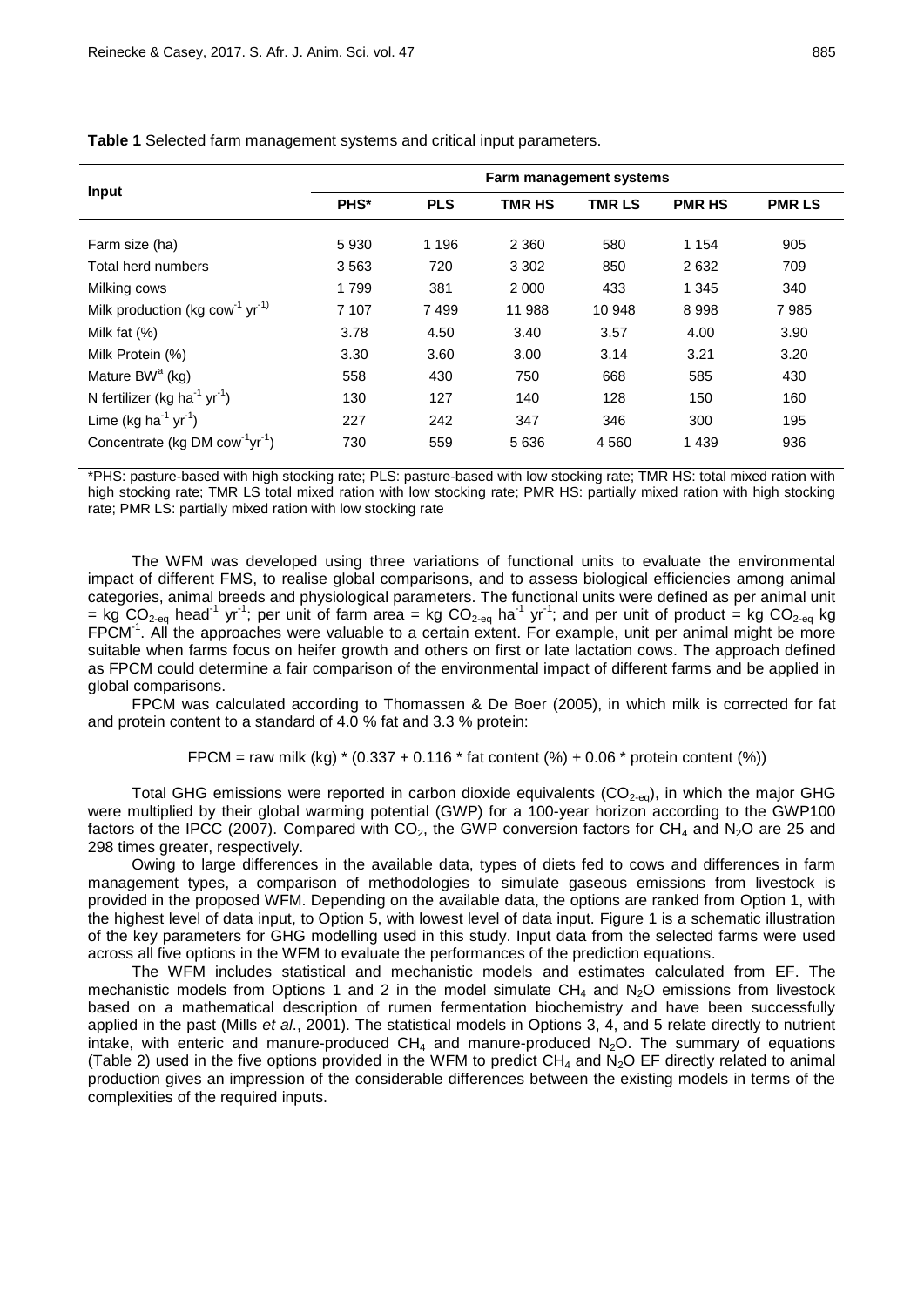

**Figure 1** Schematic overview of the proposed model, presenting the options, calculations and output generated from the options to calculate greenhouse gas emissions at farm level GEI: gross energy intake, MEI: metabolizable energy intake; DMI: dry matter intake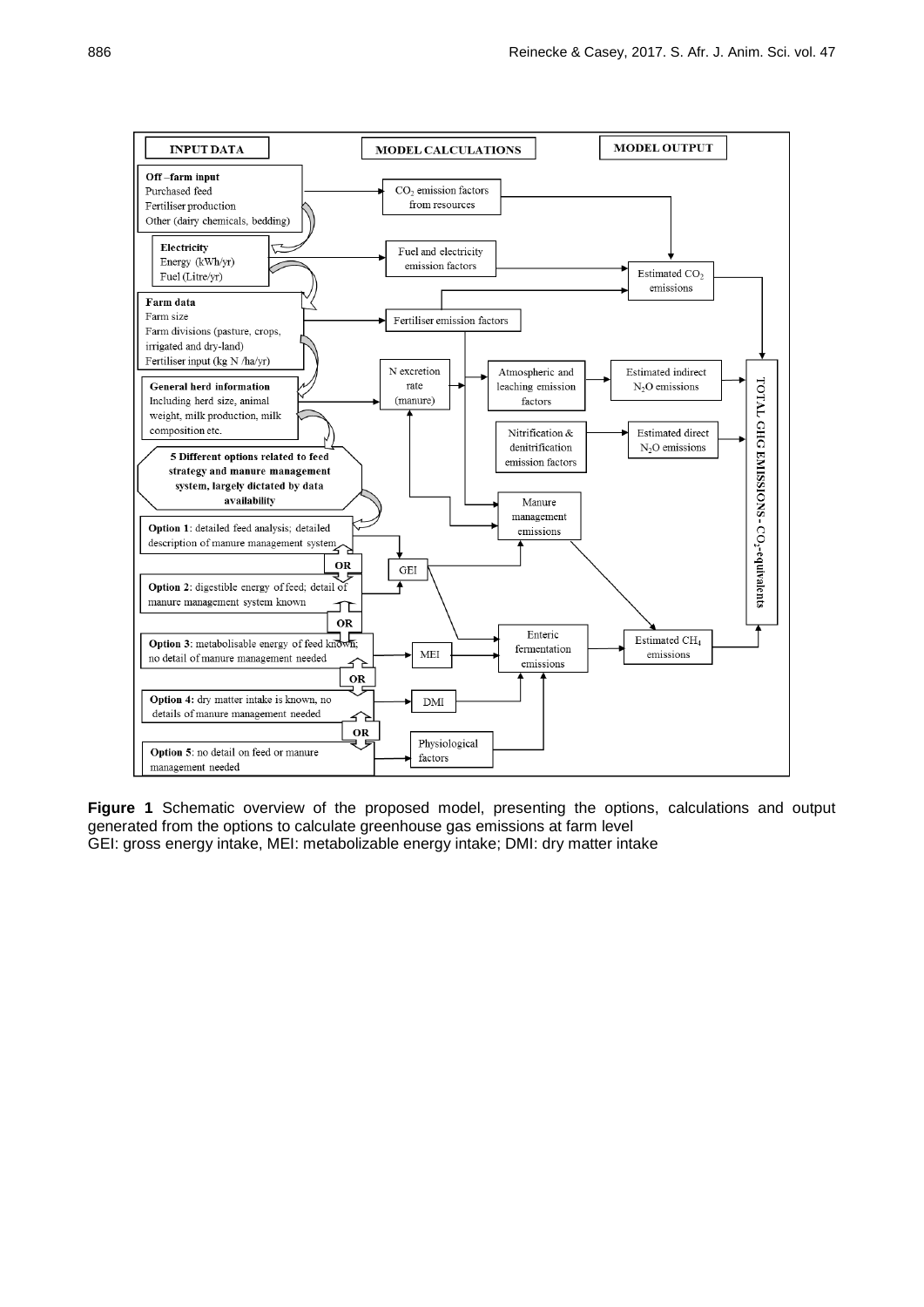| <b>Emission factors</b>             | <b>Equation</b>                                                                                                                                                                     | <b>Reference</b>          |  |  |
|-------------------------------------|-------------------------------------------------------------------------------------------------------------------------------------------------------------------------------------|---------------------------|--|--|
|                                     |                                                                                                                                                                                     |                           |  |  |
| Option 1                            |                                                                                                                                                                                     |                           |  |  |
| $CH4:$ enteric                      | CH <sub>4</sub> (g CH <sub>4</sub> day <sup>-1</sup> ) = [GEI <sup>a</sup> (MJ day <sup>-1</sup> ) * (Y <sub>m</sub> <sup>b</sup> /100)]/0.05565                                    | IPCC (2006) Tier III      |  |  |
| CH <sub>4</sub> : manure            | CH <sub>4</sub> (kg CH <sub>4</sub> /animal/yr) = (VS <sup>c</sup> * 365) * [B <sub>o</sub> <sup>d</sup> * 0.67 kg m <sup>-3</sup> * Σ (MCF <sup>e</sup> / 100) * MS <sup>1</sup> ] | IPCC (2006) Tier III      |  |  |
| N <sub>2</sub> O direct: manure     | N <sub>2</sub> O (kg N <sub>2</sub> O/animal/yr) = [Σ [Σ (N * Nex <sup>9</sup> * MS) * EF <sub>3</sub> <sup>h</sup> ] * (44/28)                                                     | IPCC (2006) Tier III      |  |  |
| $N2O$ indirect:<br>volatilization   | $N_2O$ (kg $N_2O$ /animal/yr) = ( $N_{volatilization-MS}$ x $EF_4^i$ ) * (44/28)                                                                                                    | IPCC (2006) Tier III      |  |  |
| N <sub>2</sub> O indirect: leaching | $N_2O$ (kg $N_2O$ /animal/yr) = ( $N_{\text{leaching-MS}} \times EF_5^{\text{!`}}$ ) * (44/28)                                                                                      | IPCC (2006) Tier III      |  |  |
| Option 2                            |                                                                                                                                                                                     |                           |  |  |
| CH <sub>4</sub> : enteric           | CH <sub>4</sub> (g CH <sub>4</sub> day <sup>-1</sup> ) = [GEI (MJ day <sup>-1</sup> ) * (Y <sub>m</sub> /100)]/0.05565                                                              | IPCC (2006) Tier III      |  |  |
| CH <sub>4</sub> : manure            | CH <sub>4</sub> (kg CH <sub>4</sub> /animal/yr) = (VS * 365) * [B <sub>o</sub> * 0.67 kg m <sup>-3</sup> * Σ (MCF/<br>100) * MS]                                                    | IPCC (2006) Tier III      |  |  |
| N <sub>2</sub> O direct: manure     | $N_2$ O (kg N <sub>2</sub> O/animal/yr) = [Σ [Σ (N * Nex * MS) * EF <sub>3</sub> ] * (44/28)                                                                                        | IPCC (2006) Tier III      |  |  |
| $N2O$ indirect:<br>volatilization   | $N_2O$ (kg $N_2O$ /animal/yr) = ( $N_{\text{volatilization-MS}}$ x EF <sub>4</sub> ) * (44/28)                                                                                      | IPCC (2006) Tier III      |  |  |
| $N2O$ indirect: leaching            | $N_2O$ (kg $N_2O$ /animal/yr) = ( $N_{\text{leaching-MS}} \times EF_5$ ) * (44/28)                                                                                                  | IPCC (2006) Tier III      |  |  |
| Option 3                            |                                                                                                                                                                                     |                           |  |  |
| CH <sub>4</sub> : enteric           | CH <sub>4</sub> (MJ day <sup>-1</sup> ) = 8.25 (±1.63) + 0.07 (±0.007) * MEI <sup>k</sup> (MJ day <sup>-1</sup> )                                                                   | Mills et al., 2003        |  |  |
| $CH4:$ manure                       | Cows: CH <sub>4</sub> (kg CH <sub>4</sub> /animal/ yr <sup>-1</sup> ) = 'LU <sup>-1</sup> * 21 Heifers: CH <sub>4</sub> (kg<br>CH <sub>4</sub> /animal/ $yr^{-1}$ ) = 'LU' * 10.5   | Van Eerdt & Fong., 1998   |  |  |
| $N2O$ manure: cows                  | $N_2O$ (kg $N_2O$ /animal/yr) = Nex (kg N animal/ yr) * 47 (kg N/yr)                                                                                                                | Kirchgessner et al., 1991 |  |  |
| N <sub>2</sub> O manure: heifers    | $N_2O$ (kg $N_2O$ /animal/yr) = Nex (kg N animal/ yr) * 22 (kg N/yr)                                                                                                                | Kirchgessner et al., 1991 |  |  |
| Option 4                            |                                                                                                                                                                                     |                           |  |  |
| $CH4:$ enteric                      | CH <sub>4</sub> (MJ day <sup>-1</sup> ) = 3.23 (±1.12) + 0.809 (±0.0862) * DMI <sup>m</sup> (kg day <sup>-1</sup> )                                                                 | Ellis et al., 2007        |  |  |
| $CH4:$ manure                       | Cows: CH <sub>4</sub> (kg CH <sub>4</sub> /animal/ yr <sup>-1</sup> ) = 'LU' * 21 Heifers: CH <sub>4</sub> (kg<br>CH <sub>4</sub> /animal/ $yr^{-1}$ ) = 'LU' * 10.5                | Van Eerdt & Fong., 1998   |  |  |
| N <sub>2</sub> O manure: cows       | $N_2O$ (kg $N_2O$ /animal/yr) = Nex (kg N animal/ yr) * 47 (kg N/yr)                                                                                                                | Kirchgessner et al., 1991 |  |  |
| N <sub>2</sub> O manure: heifers    | $N_2O$ (kg $N_2O$ /animal/yr) = Nex (kg N animal/ yr) * 22 (kg N/yr)                                                                                                                | Kirchgessner et al., 1991 |  |  |
| Option 5                            |                                                                                                                                                                                     |                           |  |  |
| CH <sub>4</sub> : enteric           | CH <sub>4</sub> (g CH <sub>4</sub> day <sup>-1</sup> ) = 55 + 4.5 kg milk yield (kg day) + 1.2 * BW <sup>n</sup><br>$(kg)^{0.75}$                                                   | Kirchgessner et al., 1991 |  |  |
| $CH_4$ : manure                     | Cows: CH <sub>4</sub> (kg CH <sub>4</sub> /animal/ yr <sup>-1</sup> ) = 'LU' * 21 Heifers: CH <sub>4</sub> (kg<br>CH <sub>4</sub> /animal/ $yr^{-1}$ ) = 'LU' * 10.5                | Van Eerdt & Fong., 1998   |  |  |
| N <sub>2</sub> O manure: cows       | $N_2O$ (kg $N_2O$ /animal/yr) = Nex (kg N animal/ yr) * 47 (kg N/yr)                                                                                                                | Kirchgessner et al., 1991 |  |  |
| $N2O$ manure:<br>heifers            | $N_2O$ (kg $N_2O$ /animal/yr) = Nex (kg N animal/ yr) * 22 (kg N/yr)                                                                                                                | Kirchgessner et al., 1991 |  |  |

**Table 2** Summary of prediction equations used to calculate emission factors among the options provided in a whole farm model

 $^{\rm a}$  GEI: gross energy intake,  $^{\rm b}$  Y<sub>m</sub>: methane conversion factor, per cent of gross energy in feed converted to methane, <sup>c</sup> VS: daily volatile solid excreted per livestock category, (kg dry matter/animal/ day), <sup>d'</sup>B<sub>o</sub>: maximum CH<sub>4</sub> producing capacity for manure produced per animal, (m<sup>3</sup> CH<sub>4</sub>/kg VS excreted), <sup>e</sup> MCF: methane conversion factors for each manure management system by climate region, <sup>f</sup> MS: fraction of livestock category with manure handled using manure management system in climate region, <sup>9</sup> Nex: annual N excretion rates, <sup>h'</sup>EF<sub>3</sub>: default emission factors for N<sub>2</sub>O from animal manure per animal waste management system, <sup>i</sup> EF<sub>4</sub>: default emission factor of 001 kg N<sub>2</sub>O-N per kg NH<sub>3</sub>-N and NO-N from volatilization, <sup>j</sup> EF<sub>5</sub>: default emission factor of 0,0075 kg N<sub>2</sub>O-N per kg N leached or runoff, <sup>k</sup> MEI: metabolizable energy intake, <sup>1</sup> LU: livestock units equivalent to 650 kg live mass for cows and 350 kg for heifers, <sup>m</sup> DMI: dry matter intake ,  $\sqrt{B}W^{0.75}$ : metabolic mass (live mass in kg)<sup>0.75</sup>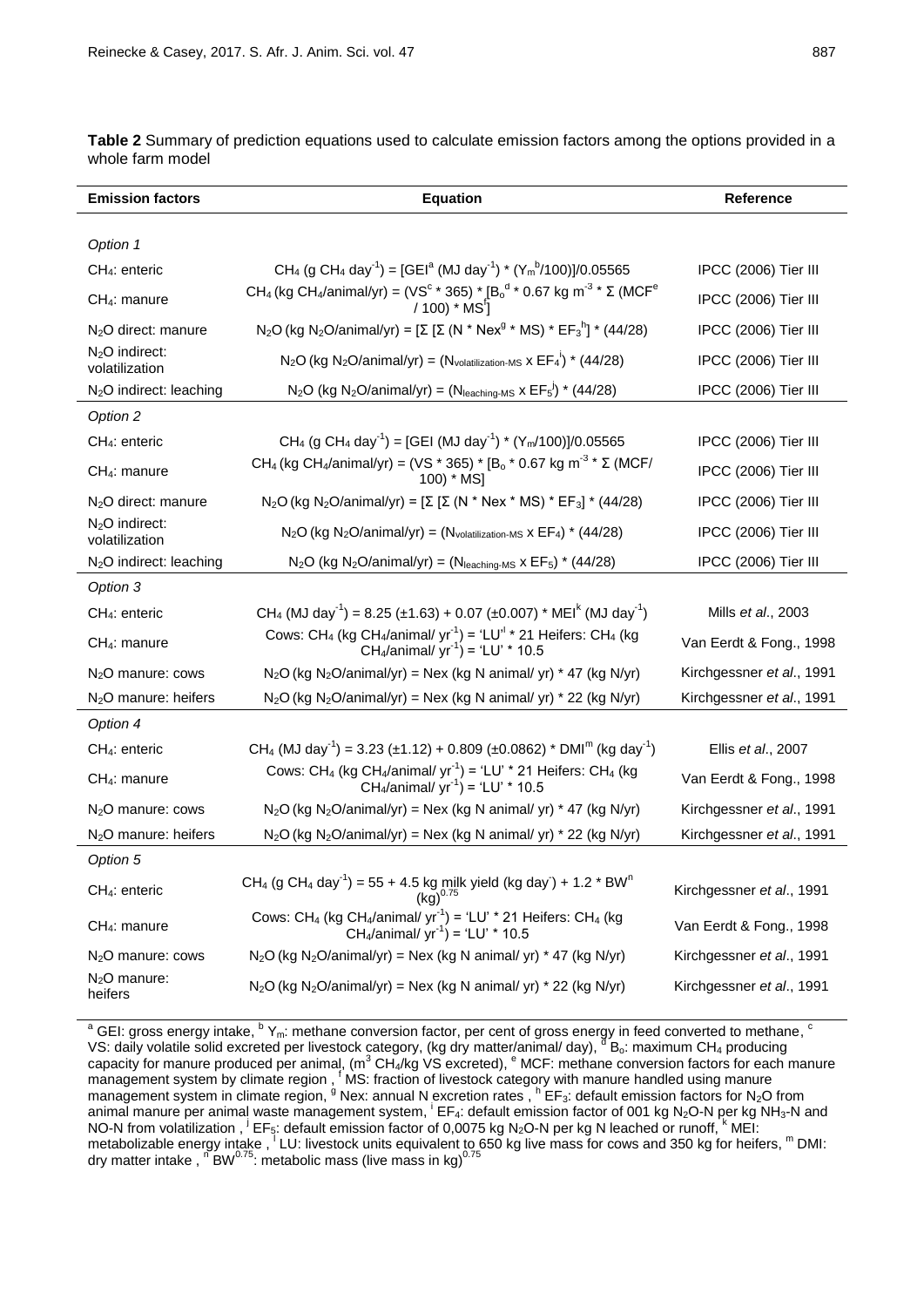A mechanistic model approach was used to estimate enteric  $CH_4$  emissions from the first two options, in which Option 1 will have the highest level of data availability. The IPCC Tier III approach that is used to estimate  $CH_4$  (enteric fermentation and manure management) and  $N_2O$  emissions (manure management) in Options 1 and 2 is the most complex and data-dependent method described by the IPCC. The Tier III approach calculates year-specific values of the CH<sub>4</sub> EF, expressed in kg CH<sub>4</sub>/cow/year. The CH<sub>4</sub> conversion factor is expressed as a percentage of the GEI by dairy cows (Bannink, 2011). For each representative animal category, a number of general data were collected to estimate feed intake (FI), as recommended by the IPCC (2006). These parameters include body mass (BW), average daily mass gain (ADG), feeding situation (confined, grazing or pasture conditions), milk production (MP) and composition (MC), average amount of work performed per day replacement rate and percentage feed digestibility (DE %). Annual averages for daily feed (kg DM), milk yield (kg fat-corrected milk), and the effects of the dry period and gestation were taken into account.

Variations in diet digestibility result in critical differences when estimating animal dietary requirements and the associated CH<sup>4</sup> emissions and amounts of manure excreted (IPCC, 2006). The chemical composition of the diet greatly determines the microbial fermentation processes in the gastrointestinal tract of the cow, which has an impact on the fraction of GE emitted as  $CH<sub>4</sub>$  Consequently, the input of the derived percentage feed digestibility (DE %) distinguishes between Options 1 and 2. Option 1 used laboratory chemical results for feedstuffs supplied by the milk producer and feed manufacturer based on analyses for South African feeds. Values for neutral detergent fibre, acid detergent fibre , crude protein (CP) and antinutritional factors such as ash percentage are prerequisite for Option 1. The DE % of the feed was derived from these values.

The NRC (2001) table is provided in the model as an alternative if feed composition is known, but without detailed laboratory feed analysis. However, this could result in less accurate predictions of the average yearly ration. The chemical characteristics of grass herbage, grass silage, maize silage, concentrates and protein are derived from analytical analyses. The concentration of CP in the feed could be used in the process of estimating  $N_2O$  emissions by determining N excretion rates. The DE % and CP % of the feed are known for Option 2. Since these data are obtained from specific laboratory feed analyses or from consulting the feed suppliers, a high level of accuracy is assumed. Therefore, this option qualifies as a Tier III approach. In addition, Tier III methodology requires more information to determine the  $CH<sub>4</sub>$ conversion factor,  $Y_m$ , in relation to the digestibility and nutrient content of the feed. Included in the model was the approach based on DMI that was suggested by Dämmgen *et al*. (2009), and investigated by Ellis *et*  al. (2007), in a study of ten regression approaches relating Y<sub>m</sub> to feed that yielded the smallest root mean square prediction error.

The approach for Options 1 and 2 of the model to determine EF from manure management (MCF), involved the calculation of a massed average MCF using the estimates of the manure managed by each waste system within each climate region. The average MCF was then multiplied by the volatile solid (VS) excretion rate and the maximum  $CH_4$  producing capacity for manure per animal  $(B_0)$ . The Tier III method described by the IPCC (2006) to estimate  $N<sub>2</sub>O$  emissions from manure management systems entails tracking N throughout the system, starting with feed input for each animal category, followed by different manure management systems for each animal category.

A statistical approach is used to estimate enteric  $CH_4$  emissions from metabolizable energy intake (MEI) in Option 3. Since MEI is accessible for most diets, the linear equation described by Mills *et al*. (2003) was used to determine enteric CH<sub>4</sub> emissions. On high-fibre and forage-based diets, a higher proportion of feed energy was lost as  $CH_4$  when using MEI to describe intake. The advantage of using a MEI equation is that minimal dietary information is required, although nonlinear models would give a more accurate prediction of  $CH_4$  emissions from enteric fermentation, since the percentage of gross energy lost as  $CH_4$ decreases as feed intake (FI) increases. These emissions were converted from MJ to kg CH<sub>4</sub>, with the formula from Chianese *et al.* (2009), in which  $F_{kq,CH4} = 0.018$  kg CH<sub>4</sub> per MJ.

CH<sub>4</sub> emissions from manure management were calculated with the method investigated by Hagemann *et al*. (2011) and reported by Van Eerdt and Fong (1998). The BWs of cows and heifers on the farm were adjusted to 'livestock units' of 650 kg for cows and 350 kg for heifers. The number of adjusted animals was then multiplied by 21 kg  $CH_4$  emissions per cow and year, and 10.5 kg  $CH_4$  per heifer and year, respectively.

Losses of  $N_2O$  emission from manure were calculated by multiplying the quantity of N excrements of cows, calves and heifers by an N<sub>2</sub>O EF of 0.0125 kg N<sub>2</sub>O per kg N excreted (Cederberg & Flysjö, 2004). The amount of N excrements of cows is a function of milk yield (Cederberg & Flysjö, 2004). The calculation of N excretion from heifers and calves was based on the formation of age cluster. Animals between the ages of 2 and 12 months are assumed to excrete 22 kg N per year, and those between 12 and 24 months to excrete 47 kg N per year (Kirchgessner *et al*., 1991).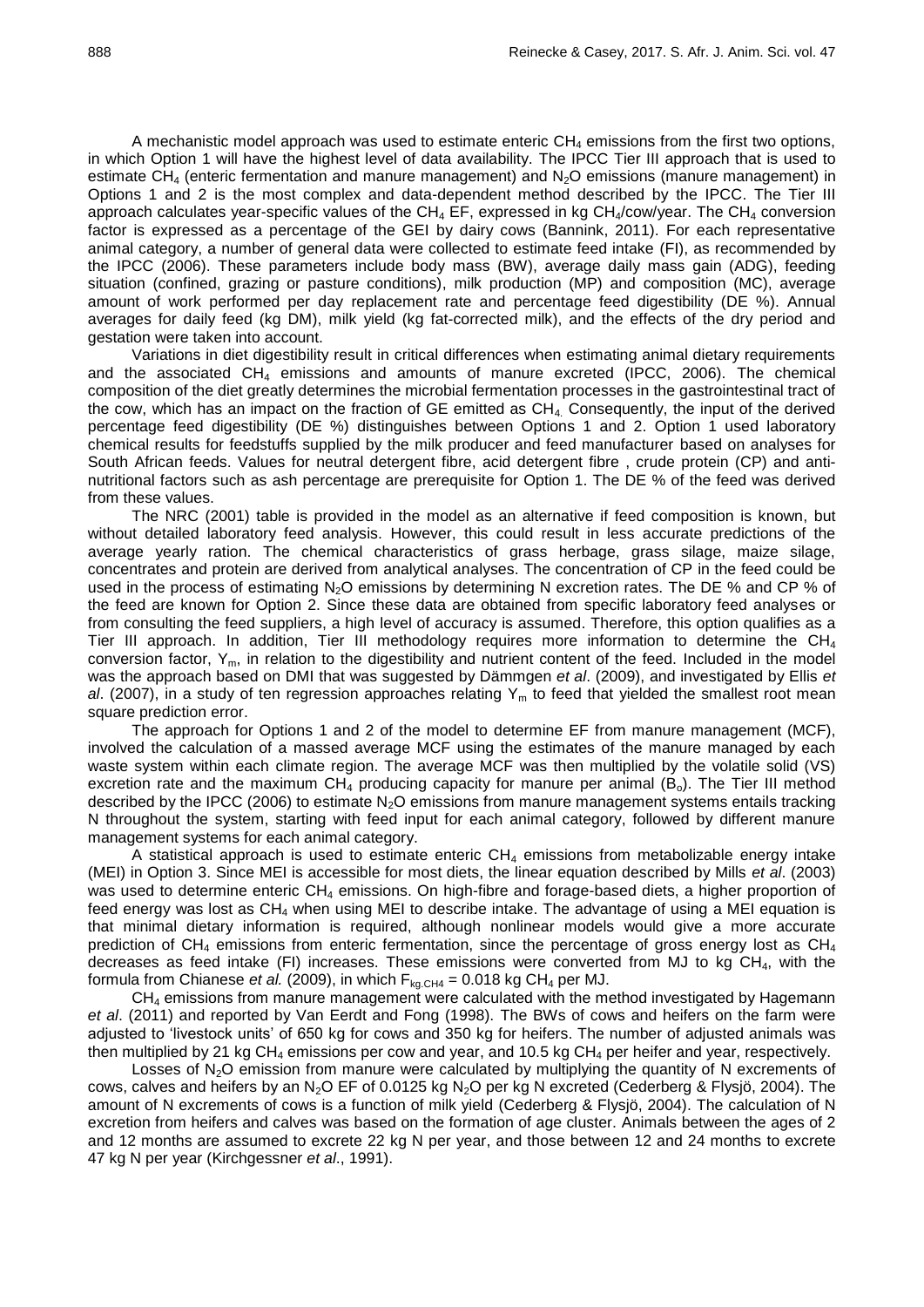Option 4 of the model was based on DMI, and used the linear approach investigated by Ellis *et al*. (2007) and converted enteric CH<sup>4</sup> emissions from MJ to kg of CH<sup>4</sup> with the approach from Chianese *et al*. (2009) that is described in Option 3. This option could be used to predict enteric  $CH<sub>4</sub>$  when only the basic dietary profile is available. However, previous studies have shown limitations when DMI is used to predict CH<sup>4</sup> over a range of intakes outside those used to develop the relationship (Axelsson, 1949; Wilkerson *et al*., 1995). Hence the model makes provision for separate input parameters for accuracy of data in different animal categories. CH<sub>4</sub> and N<sub>2</sub>O emissions from manure management in Option 4 follow exactly the approach described in Option 3, based on the formation of animal clusters.

This option is used for enteric  $CH<sub>4</sub>$  emissions when minimal data are available, because the required input data for this estimator should be readily available for all commercial farms. Prediction of enteric CH<sup>4</sup> emissions used a formula initially developed by Kirchgessner *et al*. (1991), based on physiological parameters, milk yield and metabolic mass. Estimations of  $CH<sub>4</sub>$  and  $N<sub>2</sub>O$  from manure management were established from the formation of animal clusters, similar to the methods described in Option 3.

The model used a simplified approach based on the IPCC (2006) guidelines and accounted only for the total amount of N applied. Based on the general input data for fertilizer in the model for each farm,  $N_2O$ emissions from soil were calculated, and therefore only one methodology was available for all options. Direct N<sub>2</sub>O emissions from soils owing to synthetic fertilizer applications were estimated using the methodological tool described by the UNFCCC CDM Executive Board (UNFCCC/CCNUCC., 2007). Volitilization of ammonia and leaching of  $NH<sub>3</sub>$  result in indirect emissions of N<sub>2</sub>O. These emissions were calculated using the default EF from the IPCC (2006a) of 0.01 kg N<sub>2</sub>O-N per kg NH<sub>3</sub>-N for N losses due to volitilization and 0.0075 kg  $N_2$ O-N per kg  $NO_3$ -N for N losses due to leaching and run-off.

Several sources from dairy farms relate directly to  $CO<sub>2</sub>$  emissions, such as fuel combustion, fertilizers, concentrates, bedding material and dairy chemicals. The model used a Tier I approach to calculate direct  $CO<sub>2</sub>$  emissions for all Options. Table 3 shows the EF used in the calculations. For this section,  $CO<sub>2</sub>$ emissions from concentrate feeds accounted for feed not produced on the farm.

| Input                          | <b>Emission factor</b> | <b>Reference</b>                |
|--------------------------------|------------------------|---------------------------------|
|                                |                        |                                 |
| Diesel (kg CO <sub>2</sub> /L) | 2.677                  | (Defra, 2012)                   |
| Electricity (kg $CO2/kWh$ )    | 0.98                   | (Eskom, 2013)                   |
| Nitrogen (kg CO2/kg nutrient)  | 0.61                   | (Wood & Cowie, 2004)            |
| Lime ( $kg CO2/kg$ nutrient)   | 0.12                   | (IPCC, 2006a)                   |
| Concentrate ingredients        |                        |                                 |
| Corn (g $CO2/kg$ )             | 0.445                  | (Kelm <i>et al.</i> , 2004)     |
| Minerals (g $CO2/kg$ )         | 111                    | (Nagy, 1999)                    |
| Soy (g $CO2/kg$ )              | 224                    | (Hagemann <i>et al.</i> , 2012) |
| Bedding material (g $CO2/kg$ ) | 0.05                   | (Hagemann et al., 2012)         |
| Dairy chemicals (g $CO2/kg$ )  | 0.1                    | (Hagemann et al., 2012)         |

**Table 3** Carbon dioxide emission factors related to various resource input parameters for dairy production incorporated in the model to calculate direct emissions

The model made provision for input values of three typical feed classes, namely protein sources (e.g. soybeans), carbohydrates (e.g. wheat, barley, corn) and minerals. It was assumed that the concentrate feed used on a farm contains 600 g per kg carbohydrate sources, 300 g per kg protein sources, and 100 g per kg minerals and vitamins (Hagemann *et al*., 2011). Emissions from fertilizer production, lime application, energy combustion from electricity and fuel, bedding and dairy chemicals were also accounted for in the model.

#### **Results and Discussion**

The contributions of enteric fermentation and manure management (Table 4) as  $CH<sub>4</sub>$  to GHG varied distinctly between results from different methodologies. The variation due to manure increased markedly with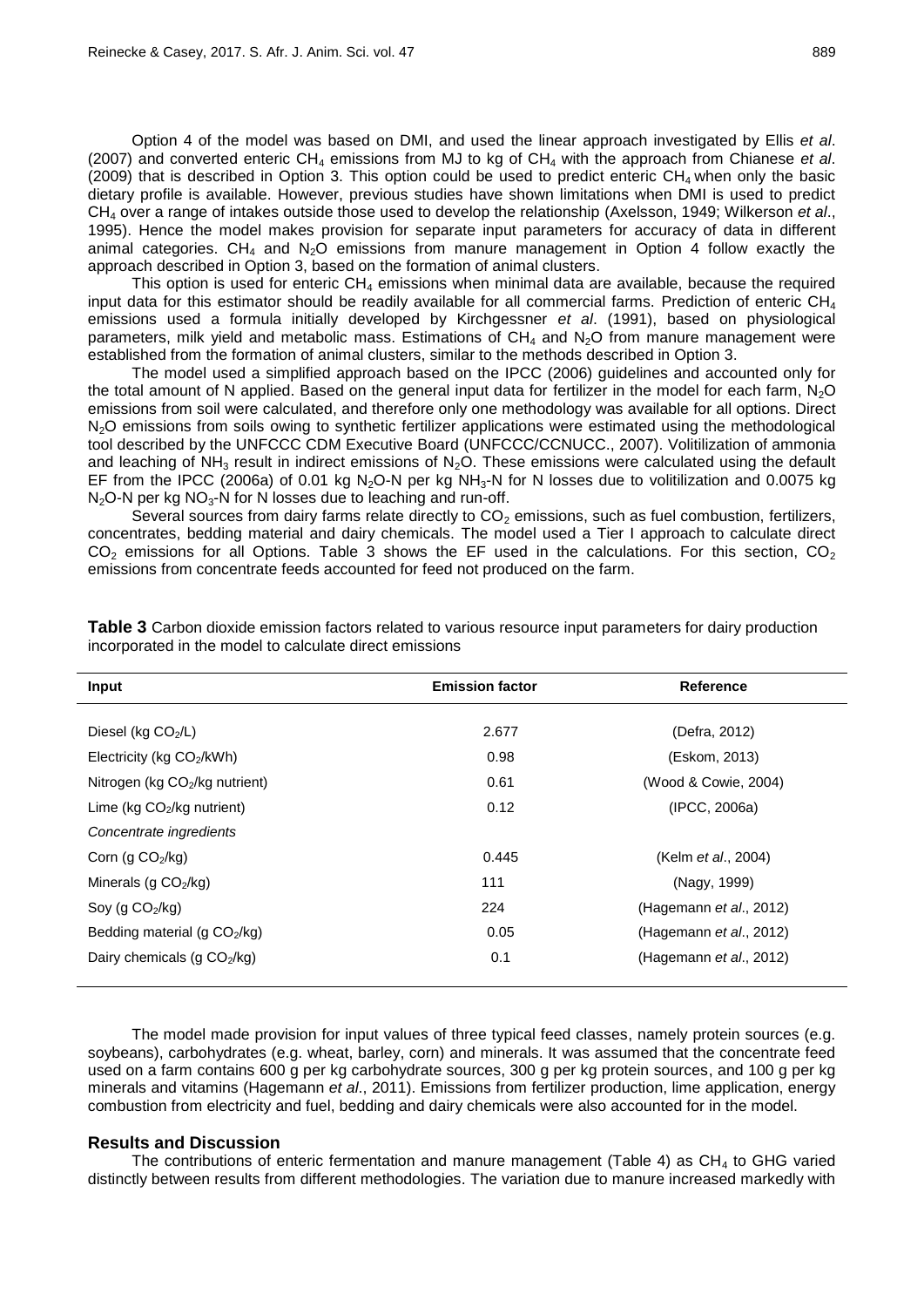TMR HS, TMR LS, PMR HS, and PMR LS. The high variation may be ascribed to the combination of pasture and a high energy mixed ration, with residual feed passing through to the manure. This scenario offers the most likely opportunity for mitigating strategies.

**Table 4** Prediction results for methane emissions from enteric fermentation and manure management, expressed in kilogram carbon dioxide equivalents per head per year between the farm management systems: pasture-based with high stocking rate, pasture-based with low stocking rate, total mixed ration high stocking rate, total mixed ration low stocking rate, partially mixed ratio high stocking rate, partially mixed ration low stocking rate and different accounting methodologies as analysed in the proposed model

| $CH4$ emissions per FMS                 | <b>Option 1</b> | <b>Option 2</b> | Option 3 | Option 4 | Option 5 | <b>Mean</b> | <b>CV %</b> |
|-----------------------------------------|-----------------|-----------------|----------|----------|----------|-------------|-------------|
|                                         |                 |                 |          |          |          |             |             |
| PHS (kg CO <sub>2-eq</sub> /head/yr)    |                 |                 |          |          |          |             |             |
| Enteric CH <sub>4</sub>                 | 2 2 6 2         | 2 2 7 9         | 3 0 2 0  | 2 2 8 3  | 1999     | 2 3 6 8     | 14.5        |
| Manure CH <sub>4</sub>                  | 273             | 273             | 339      | 339      | 339      | 313         | 10.3        |
| PLS (kg CO <sub>2-eq</sub> /head/yr)    |                 |                 |          |          |          |             |             |
| Enteric $CH4$                           | 2 0 0 6         | 2 0 0 4         | 2 7 4 3  | 2 0 0 7  | 1899     | 2 1 3 2     | 14.5        |
| Manure CH <sub>4</sub>                  | 240             | 240             | 286      | 286      | 286      | 268         | 8.4         |
| $TMR HS$ (kgCO <sub>2eq</sub> /head/yr) |                 |                 |          |          |          |             |             |
| Enteric CH <sub>4</sub>                 | 3 0 3 6         | 3 0 3 6         | 3647     | 3 0 4 1  | 2862     | 3 1 2 5     | 8.64        |
| Manure CH <sub>4</sub>                  | 892             | 892             | 523      | 523      | 523      | 670         | 26.9        |
| TMR LS (kg CO <sub>2-eq</sub> /head/yr) |                 |                 |          |          |          |             |             |
| Enteric $CH4$                           | 2 4 9 3         | 2 4 9 3         | 3 1 5 4  | 2498     | 2 3 7 0  | 2602        | 10.8        |
| Manure CH <sub>4</sub>                  | 925             | 925             | 400      | 400      | 400      | 610         | 42.2        |
| PMR HS (kg CO <sub>2-eq</sub> /head/yr) |                 |                 |          |          |          |             |             |
| Enteric CH <sub>4</sub>                 | 2 3 8 0         | 2 3 8 0         | 3 2 8 9  | 2 3 8 4  | 2 2 3 6  | 2 5 3 4     | 15.1        |
| Manure CH <sub>4</sub>                  | 756             | 756             | 383      | 383      | 383      | 532         | 34.3        |
| $PMR LS$ (kg $CO2-eq/head/yr$ )         |                 |                 |          |          |          |             |             |
| Enteric $CH4$                           | 1 9 0 5         | 1 9 0 5         | 2780     | 1 908    | 1843     | 2 0 6 8     | 17.3        |
| Manure CH <sub>4</sub>                  | 522             | 522             | 259      | 259      | 259      | 364         | 35.4        |

PHS: pasture-based with high stocking rate; PLS: pasture-based with low stocking rate; TMR HS: total mixed ration with high stocking rate; TMR LS total mixed ration with low stocking rate; PMR HS: partially mixed ration with high stocking rate; PMR LS: partially mixed ration with low stocking rate

Results show that emissions predicted by Ellis *et al*. (2007) based on MEI (Option 3) estimated higher for enteric fermentation than the other four methodologies, predicted as 47 % of total GHG emissions. As DMI increases, linear models tend to give unrealistically high emission values, while non-linear models incline to predict more biologically realistic emissions related to a theoretical maximum value (Kebreab *et al*., 2006). Option 3 in the model would probably result in a greater prediction error with increasing DMI. The relative proportion of enteric emissions based on DMI (Ellis *et al*., 2007) and methods based on the IPCC Tier III predicted similar proportions of enteric CH4, relatively estimated as 40 % of total GHG emissions. Physiological parameters (Kirchgessner *et al.*, 1991) predicted proportionally lower CH<sub>4</sub> emissions from enteric fermentation (36 %). The same trend for the Kirchgessner *et al*. (1991) approach was observed by Ellis *et al*. (2010) and Hagemann *et al*. (2011) when various methodologies were compared and underprediction of CH<sup>4</sup> emissions was indicated using this method.

The detailed equations used in Options 1 and 2 are the preferred methods when considering abatement strategies. However, difficulty in obtaining detailed feed information when using the first two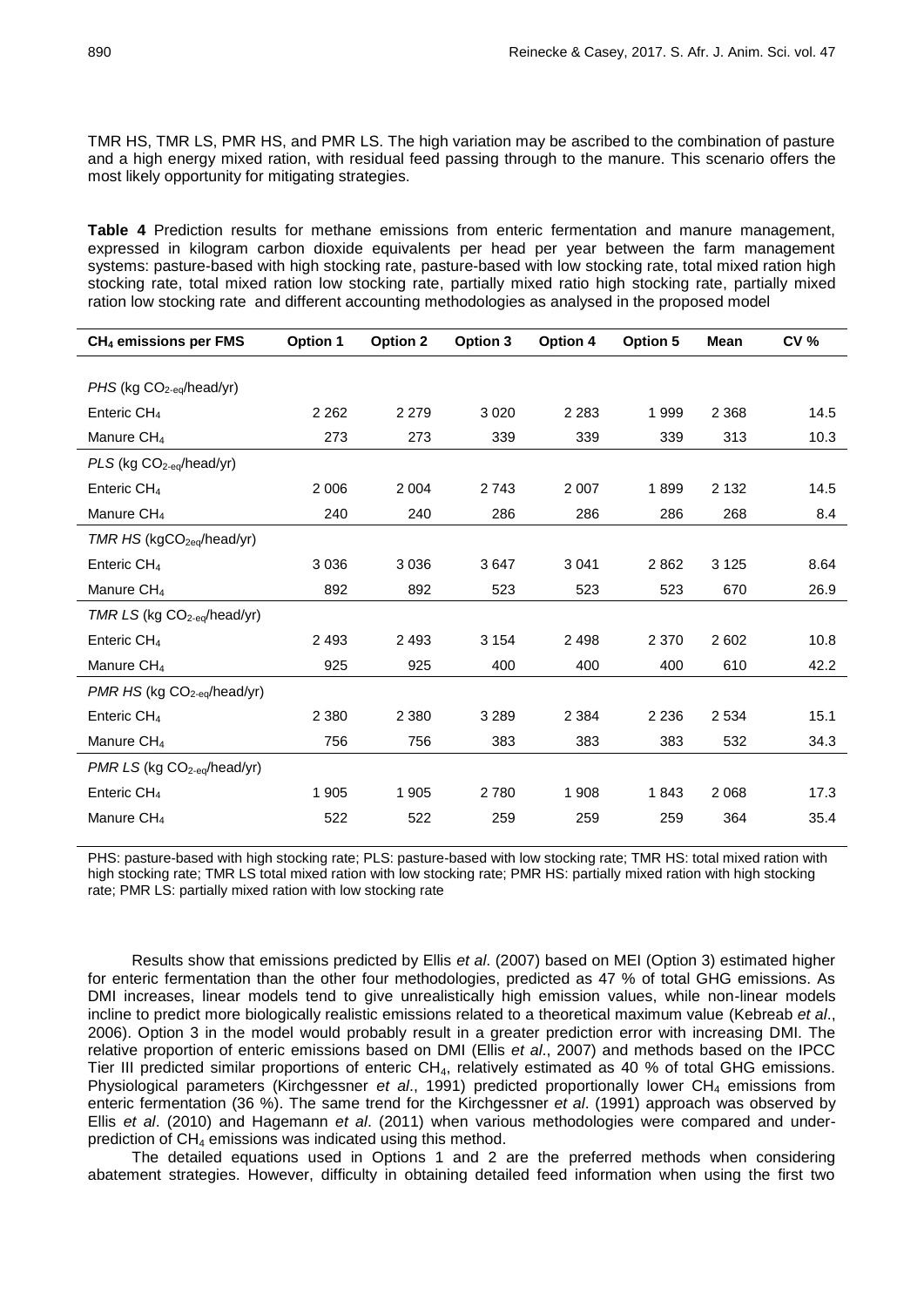options with details on dietary factors for prediction of CH<sup>4</sup> requires reliable model input variables, which might compromise the predictive ability of the model. The development of individual  $CH<sub>4</sub>$  EF from Options 1 and 2 to predict CH<sub>4</sub> production in the rumen and large intestine in kg CH<sub>4</sub> cow<sup>-1</sup> yr<sup>-1</sup> may be a useful factor when comparing biological efficiencies between animals and FMS.  $CH_4$  EF increased at a lower rate (20 %) compared with the rates of DMI (24 %) and milk production (36 %) increases when results are compared per kg FPCM. This might suggest that increased DMI and higher milk yield could result in a reduction of  $CH<sub>4</sub>$ emissions per kg FPCM. However, contrasting results are simulated when comparing  $CH<sub>4</sub>$  EF between animals in kg  $CH_4^2$  cow<sup>-1</sup> yr<sup>-1</sup>, where EF increased at the same rate as DMI and MP. These contrasting results need further investigation, especially in search of optimal predictions of cow efficiencies and comparative results among different FMS when GHG emissions are predicted.

Manure management yielded similar results on  $CH<sub>4</sub>$  predicted from the IPCC Tier III methodology for Options 1 and 2. In the same way, only one approach was adopted for Options 3, 4 and 5. With the exception of the pasture-based systems, predictions using IPCC (2006) Tier III methodology were almost twice as high as predictions using the equation described by Van Eerdt and Fong (1998) (Table 4). Predicted MCF values (methane conversion factors for each manure management system by climate region) as a fraction of GEI in Options 1 and 2 in the model ranged from 0.0445 to 0.0588. A small decline in MCF was predicted with increased FI per cow. The same observation on DMI affecting MCF is described by Ellis *et al*. (2008). When  $CH_4$  was expressed per unit MP, its emission declined.

The amount of  $N<sub>2</sub>O$  emitted from manure management is highly dependent on the fraction of N excreted in manure and the type of manure management system. The equation described by Cederberg & Flysjö (2004) that is used in Options 3, 4 and 5 of the model presented insignificant differences in N<sub>2</sub>O emitted from manure. Although the equation calculates the N excretion per animal, based on MP (kg energy corrected milk) for lactating cows, results were similar among all farms observed in the model (220 kg  $CO<sub>2-eq</sub>$ /head/yr<sup>-1</sup>). The equation does not provide for direct dietary changes or changes in manure management systems. N<sub>2</sub>O predictions from manure using Options 1 or 2 accounted for N excretion rates, different manure management systems and indirect N losses based volatilization and leaching from manure management systems. The effect of including these variables demonstrates larger variations between observed farms, and opens opportunities in terms of mitigation strategies.

The methodology to calculate  $N_2O$  emissions from soil management and fertilizer application used default EF as guided by the IPCC (2006a). Further refinement of EF to obtain country specific values might have an impact on the output for  $N_2O$  emissions. Direct  $N_2O$  emissions contribute substantially to total GHG emission at farm gate and provide opportunities to apply abatement strategies and higher accuracy for predictions. Indirect  $N_2O$  emissions from fertilization that are calculated in the model produced higher emission when Options 1 and 2 were chosen. This is because N excretion rates are included the equations to estimate atmospheric deposition and leaching from soil management.

The largest portion of direct  $CO<sub>2</sub>$  emissions is from secondary sources (emissions from manufacturing of recourses used in the production system). One of the most important secondary resources is from purchased feed. Results demonstrate that emissions from feed manufacturing are highest in the TMR systems at 32–34% of total emissions. Energy is an important input for dairy production, whether direct or indirect. Direct costs of energy such as fuel and electricity, together with indirect costs in the form of fertilizers and chemicals, can affect farm revenues significantly, especially as the price of energy continues to rise. Furthermore, the use of these fuels has two major problems: it depletes the natural supply, which will eventually run out; and it creates vast pollution in the form of GHG, by burning the fuel (i.e. coal).

The most prominent GHG drivers from the farms investigated were enteric  $CH_4$  production, direct  $N_2O$ emissions from soil management and  $CO<sub>2</sub>$  emissions from off-farm production. Variations among farms were observed because of input-related differences in characteristics of farming systems. The application of various methodologies to predict GHG emissions from animal-related origin performed sufficiently across all farms observed. Different functional units ranked dairy systems differently. The results suggested that dairy systems that emitted the lowest GHG emissions per animal or unit area did not necessarily emit lowest GHG emissions for a given level of product. Emissions from the model expressed as kg FPCM ranged from 1.15 kg CO<sub>2-eq</sub> to 1.56 kg CO<sub>2-eq</sub> (Figure 2). The largest emissions among FMS investigated in the model are from the PHS system and lowest predictions from the PMR HS system, namely 1.56 kg  $CO<sub>2-eq</sub>$  per kg FPCM and 1.15 kg  $CO_{2-\text{eq}}$  per kg FPCM, respectively. The estimated average was 1.36 kg  $CO_{2-\text{eq}}$  per kg FPCM, which was below the FAO estimate of 2.4 kg  $CO<sub>2-60</sub>$  per kg FPCM (FAO, 2010). Results predicted by the model were consistent with some studies in the literature across all farms analysed.

These studies include the results from Hagemann *et al*. (2011) and USA national GHG emissions at farm gate (Thoma *et al.*, 2012), at 1.5 kg and 1.3 kg CO<sub>2-eq</sub> per kg FPCM, respectively, and the average for SASDM at 1.36 kg  $CO<sub>2-eq</sub>$  per kg FPCM.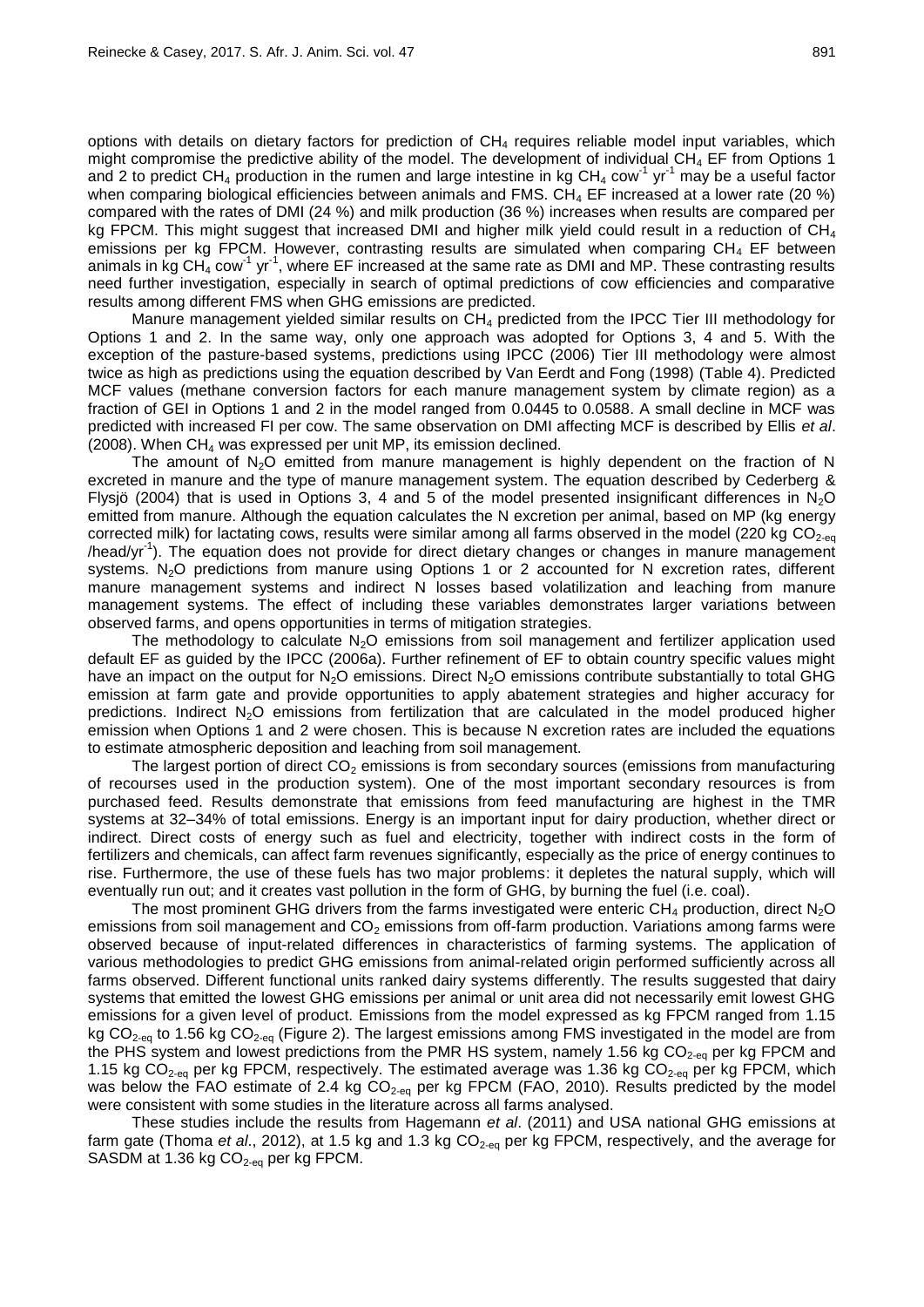

Figure 2 Total greenhouse gas emissions and individual sources of main GHG in kg CO<sub>2-eq</sub> per kg for the various farm management systems

Given the multifaceted factors associated with the biogenic emissions  $CH_4$  and  $N_2O$  and the natural diversity from biological processes, in addition to variations in accounting methodologies to estimate GHG emissions at farm level, considerable uncertainties have yet to be fully elucidated. Scientists and industry will continuously be challenged to improve and develop reliable tools to accurately predict GHG emissions, to provide appropriate information and to encourage practices to mitigate GHG emissions. Various EF are important according to each environmental impact through estimation of individual GHG sources, which may complicate achieving improved methodologies. To improve environmental impacts of farms effectively, the more detailed, holistic, and individual analysis from Options 1 and 2 in the model was the recommended method in this study. An over-estimation of emissions might occur with the method from Mills *et al*. (2003) to predict enteric CH<sup>4</sup> emissions from MEI, while under-prediction of CH<sup>4</sup> from enteric fermentation could result from the methodology of Kirchgessner *et al*. (1991). In contrast, a high correlation was observed in the methods used in Options 1, 2, and 4, between the guidelines from the IPCC methodology and the method described by Ellis *et al*. (2007). Empirical and mechanistic models have important applications in understanding rumen fermentation and the utilization and excretion of energy and nutrients. In describing the relationships between nutrient intake and excretion, empirical models could be useful, particularly if input data are limited.

Different functional units ranked dairy systems differently. The results suggested that dairy systems that emitted the lowest GHG emissions per animal or unit area did not necessarily emit the lowest GHG emissions for a given level of product. Emissions expressed as FPCM across all farms were 1.36 kg  $CO<sub>2-ea</sub>$ per kg FPCM, which is lower than the FAO's estimate of 2.4 kg  $CO_{2-\text{eq}}$  per kg FPCM. The methodology to calculate N<sub>2</sub>O emissions from soil management and fertilizer application used default EF as guided by the IPCC. Further refinement of EF to obtain country-specific values might affect the output for  $N_2O$  emissions. Direct  $N_2O$  emissions contribute substantially to total GHG emission at farm gate, and provide opportunities to apply abatement strategies and higher accuracy for predictions. Consequently, the model was able to estimate individual and net GHG emissions from various South African dairy FMS, using different accounting methodologies. The equations used in the WFM to quantify GHG emissions could be useful to the South African dairy industry to predict GHG emissions from a minimum set of inputs.

#### **Conclusion**

Ranking between various FMS differs according to output methodology or functional unit, which emphasizes the importance of distinguishing among these methods when comparisons are made between GHG emissions from various farms, especially when aiming for mitigation strategies. Further refinement and research, together with raising awareness and sharing knowledge, are therefore critical components in the adaption strategy for dairy systems in the future. Owing to the development and application presented, the model may be designated the South African sustainable dairy model (SASDM). The South African dairy industry should adopt the SASDM to estimate the emission of GHG and thereby the  $C_f$  of the dairy industry.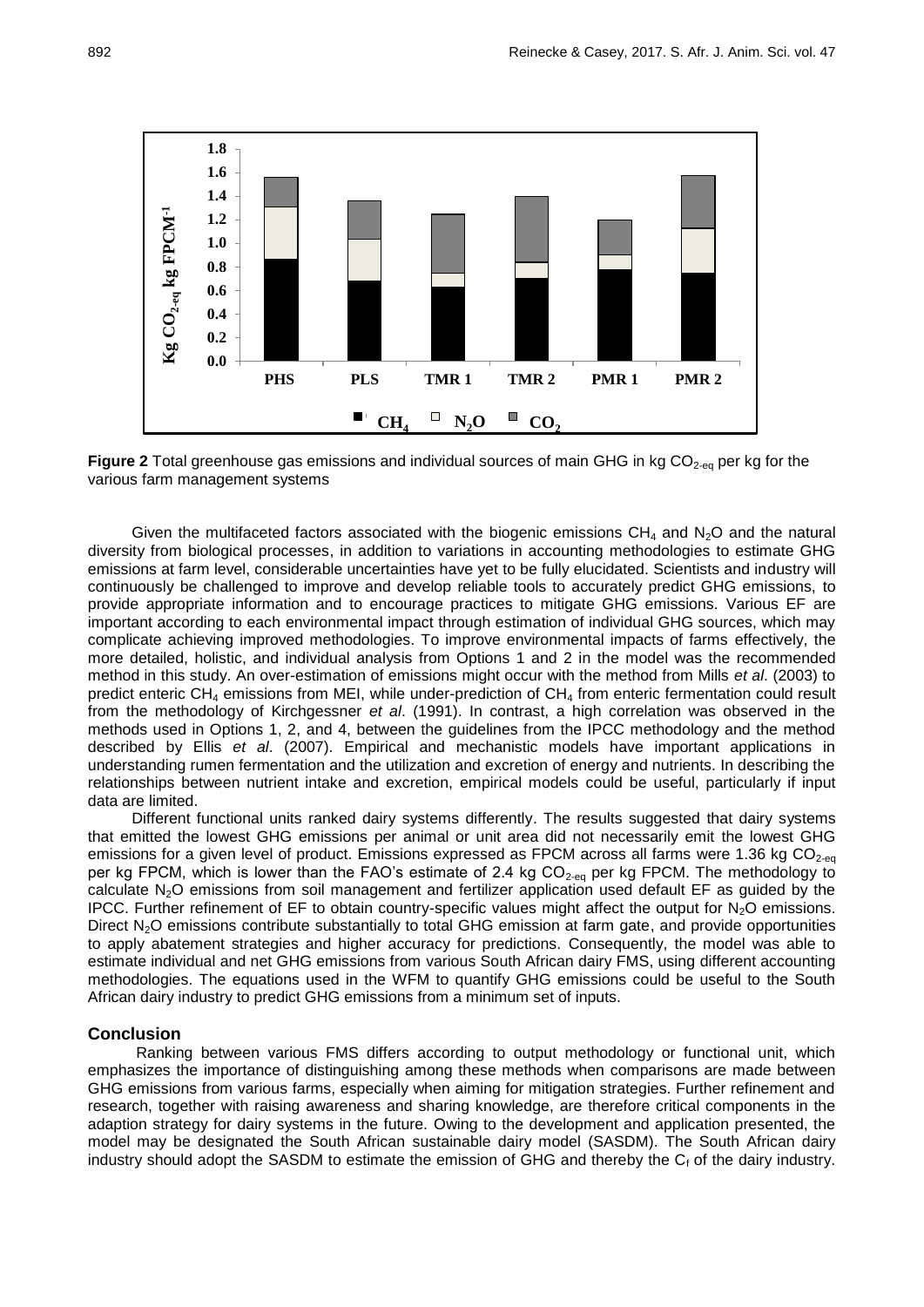It offers a mechanism for auditing GHG emissions in the industry, and provides a template that can be modified for calculating GHG emissions of other sectors of the South African livestock industry.

#### **Acknowledgements**

The authors would like to thank the dairy farmers for their attitudes towards the study, for sharing their farming practices and for allowing us to use their data. The authors acknowledge the contributions from Dr Marco Lotz, Stephan Slippers and Carel Kriek.

### **Authors' Contributions**

This article was extracted from RR's MSc dissertation and was initially drafted by RR. NHC provided a critical review of the article. This paper was developed with much sending back and forth, adding references, rearranging and shortening to focus on the core issues. Both authors approved the final manuscript.

#### **Conflict of Interest Declaration**

The authors declare they have no conflict of interest regarding this work.

#### **References**

- Axelsson, J., 1949. The amount of produced methane energy in the European metabolic experiments with adult cattle. Ann. R. Agric. Coll. Sweden, 16, 404-19.
- Bannink, A., 2011. Methane emissions from enteric fermentation in dairy cows, 1990-2008. National Inventory Report (NIR). WOT Natuur & Milieu, Wageningen, The Netherlands.
- Cederberg, C. & Flysjö, A., 2004. Life cycle inventory of 23 dairy farms in south-western Sweden. SIK-Rapport. Swedish Institute for Food and Biotechnology, Gothenburg, Sweden.
- Chianese, D.S., Rotz, C.A. & Richard, T.L., 2009. Simulation of methane emissions from dairy farms to assess greenhouse gas reduction strategies. T ASABE 54(4), 1313-23.
- Dämmgen, U., Haenel, H., Rösemann, C., Hutchings, N.J., Brade, W. & Lebzien, P., 2009. Improved national calculation procedures to assess energy requirements, nitrogen and VS excretions of dairy cows in the German emission model GAS-EM. Landbauforschung vTI Agric. Forest. Res. 59, 233-52.
- Department of Energy and Climate Change (DEFRA), 2012. Guidelines to Defra/DECC GHG conversion factors for company reporting. Produced by AEA for the Department of Energy and Climate Change (DECC) and the<br>Department for Environment, Food and Rural Affairs (Defra) Available at: Department for Environment, Food and Rural Affairs (Defra) Available at: https://www.gov.uk/government/publications/2012-greenhouse-gas-conversion-factors-for-company-reporting.
- Ellis, J.L., Kebreab, E., Odongo, N.E., McBride, B.W., Okine, E.K. & France, J., 2007. Prediction of methane production from dairy and beef cattle. J. Dairy Sci. 90, 3456-67.
- Ellis, J.L., Bannink. A., France, J., Kebreab, E. & Dijkstra, J., 2010. Evaluation of enteric methane prediction equations for dairy cows used in whole farm models. Global Change Biol. 16, 3246-56.
- Eskom, 2013. Integrated results presentation for the year ended 31 March 2013. Available at: http://www.eskom.co.za/OurCompany/MediaRoom/Documents/Results\_presentation31March2013f.pdf
- FAO, 2010. Greenhouse gas emissions from the dairy sector: A life cycle assessment. Food and Agricultural Organization of the United Nations, Animal Production and Health Division. FAO, Rome, Italy.
- FAO 2015. Climate change and food systems: Global assessments and implications for food security and trade. FAO. Available at: http://pure.iiasa.ac.at/11589/1/a-i4332e.pdf.
- Hagemann, M., Hemme, T., Ndambi, A., Alqaisi, O. & Sultana, N., 2011. Benchmarking of greenhouse gas emissions of bovine milk production systems for 38 countries. J. Anim. Feed Sci. and Tech. 166-167, 46-58.
- Hagemann, M., Ndabi, A., Hemme, T. & Latacz-Lohmann, U., 2012. Contribution of milk production to global greenhouse gas emissions. J. Environ. Sci. Pollut. Res. 19(2), 390-402.
- IPCC, 1996. Revised IPCC Guidelines for National Greenhouse Gas Inventories: Reference manual. Intergovernmental Panel on Climate Change. Available at: ipcc-nggip.iges.or.jp/public/gl/invs1.html.
- IPCC, 2006. Emissions from livestock and manure management: Chapter 10. IPCC Guidelines for National Greenhouse Gas Inventories: Intergovernmental Panel on Climate Change. Available at: www.ipccnggip.iges.or.jp/.../pdf/4\_Volume4/V4\_10\_Ch10\_Livestock.pdf
- IPCC, 2006a. N<sub>2</sub>O emissions from managed soils, and  $C<sub>0</sub>2$  emissions from lime and urea application: Chapter 11. IPCC Guidelines for National Greenhouse Gas Inventories: Intergovernmental Panel on Climate Change.
- IPCC, 2007. Synthesis Report. Summary for policymakers. Intergovernmental Panel on Climate Change, Valencia, Spain.
- IPCC, 2013: Summary for policymakers. In: T. Stocker, D. Qin, G. Plattner, M. Tignor, S. Allen, J. Boschung, A. Nauels, Y. Xia, V. Bex & P. Midgley, eds. Climate Change 2013: The physical science basis. Contribution of Working Group I to the Fifth Assessment Report of the Intergovernmental Panel on Climate Change. Cambridge University Press, Cambridge, UK and New York, NY, USA Available at [http://www.ipcc.ch/pdf/assessment](http://www.ipcc.ch/pdf/assessment-report/ar5/wg3/ipcc_wg3_ar5_chapter11.pdf)[report/ar5/wg3/ipcc\\_wg3\\_ar5\\_chapter11.pdf](http://www.ipcc.ch/pdf/assessment-report/ar5/wg3/ipcc_wg3_ar5_chapter11.pdf)
- Kebreab, E., Clark, K., Wagner-Riddle, C. & France, J., 2006. Methane and nitrous oxide emissions from Canadian animal agriculture: A review. Can. J. Anim. Sci. 86, 135-58.